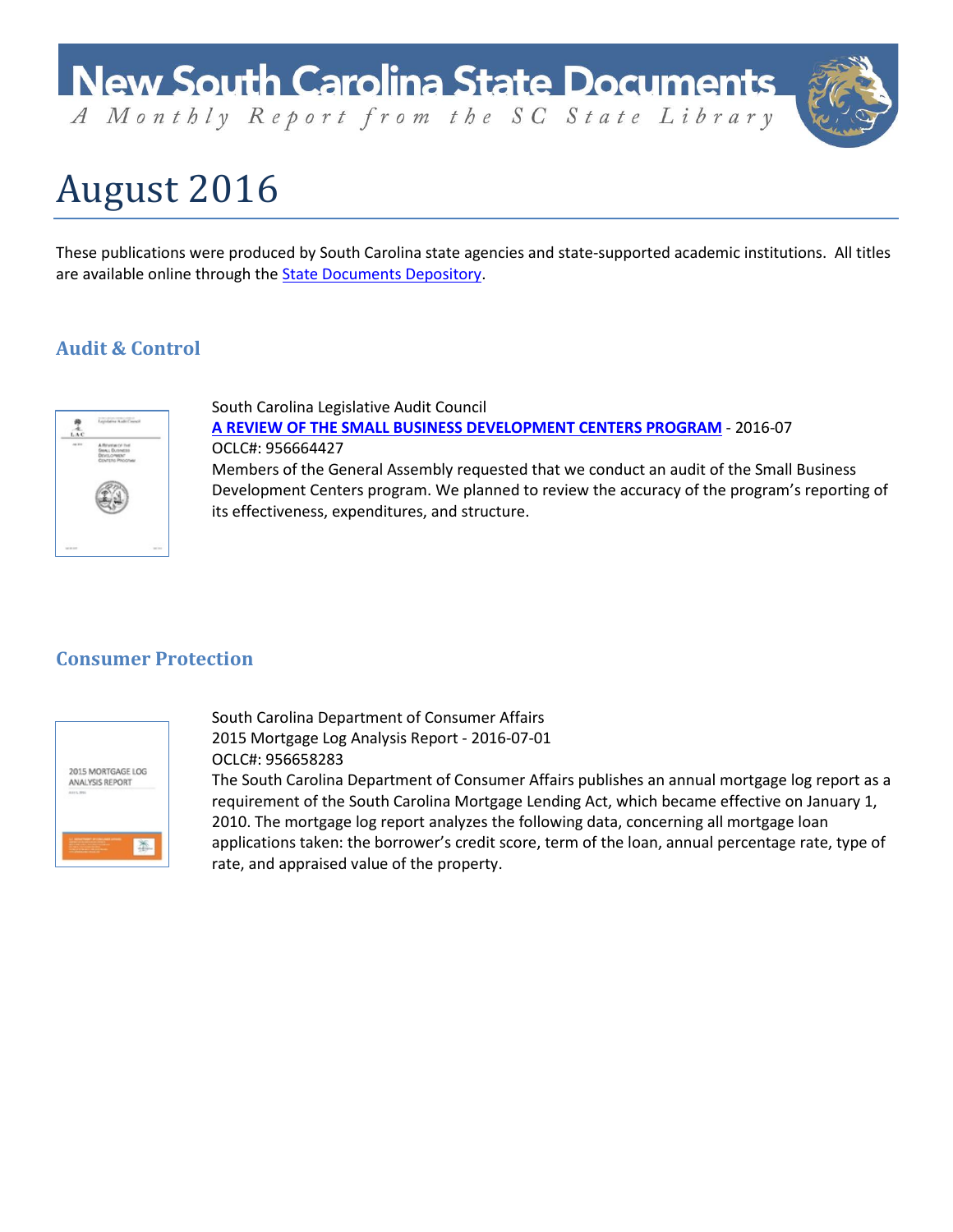**New South Carolina State Documents** A Monthly Report from the SC State Library



**2**

### **Economic Development**



South Carolina Department of Commerce **[South Carolina economic outlook](http://dc.statelibrary.sc.gov/handle/10827/21626)** - 2016-07 [South Carolina Economic Outlook](http://dc.statelibrary.sc.gov/handle/10827/14723) OCLC#: 297527365 Since 2008, the South Carolina Department of Commerce has published the Economic Outlook, a monthly snapshot of key state economic indicators on income, employment, and real estate.

### **Education**



South Carolina School Improvement Council **[SC-SIC council news](http://dc.statelibrary.sc.gov/handle/10827/21635)** - 2016-0[5 School Improvement Council Newsletters](http://dc.statelibrary.sc.gov/handle/10827/5755) OCLC#: 956660089 This newsletter from the South Carolina School Improvement Council presents articles on news from the Council for members including new staff, conference information, and award winners.



South Carolina Education Oversight Committee **[Steps to success : family-friendly guide for third grade : English language arts](http://dc.statelibrary.sc.gov/handle/10827/21742)** - 2016 [Family](http://dc.statelibrary.sc.gov/handle/10827/4791)  [Friendly Standards](http://dc.statelibrary.sc.gov/handle/10827/4791) OCLC#: 956653590 This document is designed to: provide examples of the standards, skills, and knowledge your child

will learn in English language arts and should be able to do upon exiting third grade ; suggest activities on how you can help your child at home ; offer additional resources for information and help.

• **[Steps to success : family-friendly guide for fifth grade : English language arts](http://dc.statelibrary.sc.gov/handle/10827/21720)** - 2016 OCLC#: 956653338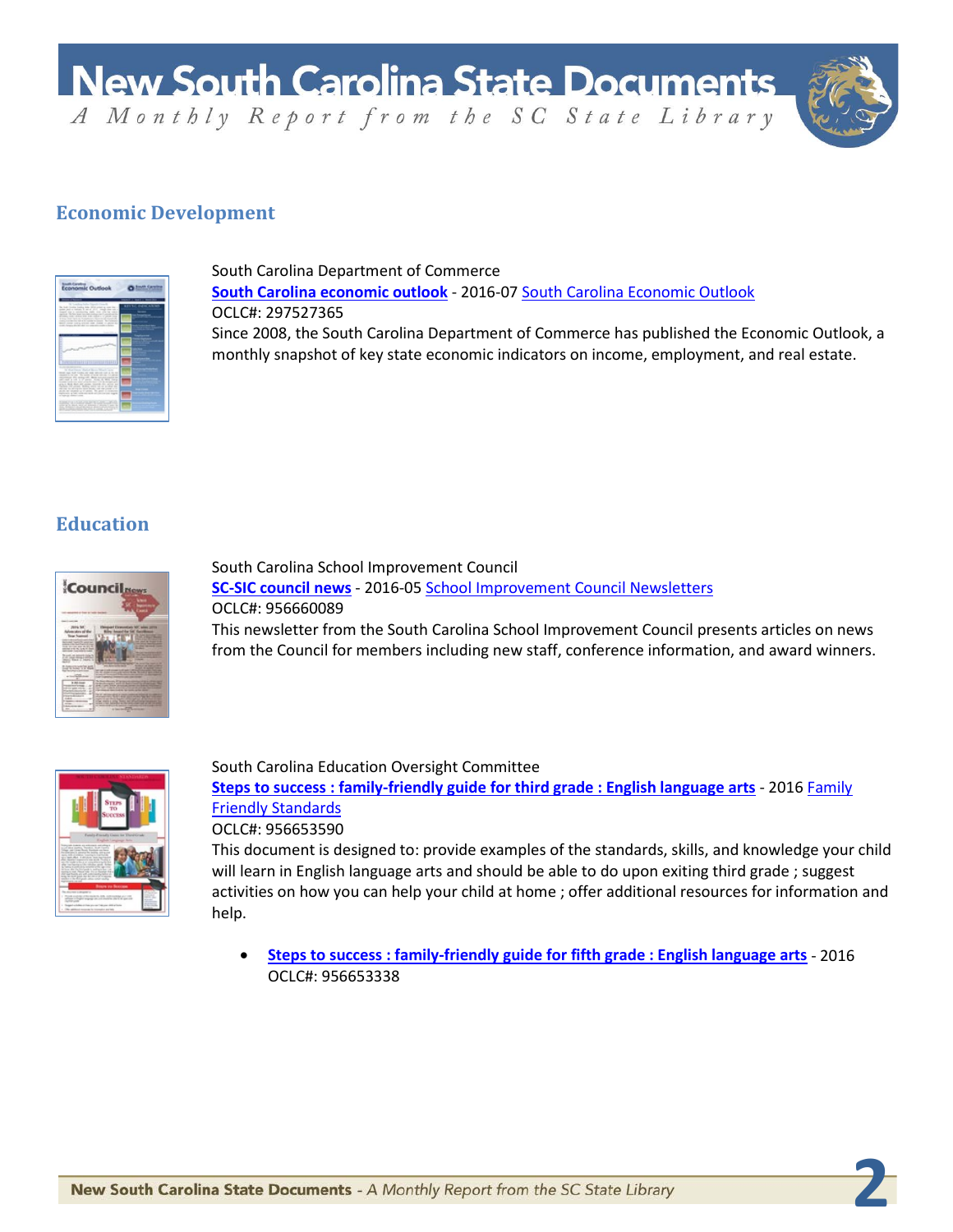

**3**

A Monthly Report from the SC State Library

- **[Steps to success : family-friendly guide for fourth grade : English language arts](http://dc.statelibrary.sc.gov/handle/10827/21733)** 2016 OCLC#: 956653445
- **[Steps to success : family-friendly guide for fourth grade : mathematics](http://dc.statelibrary.sc.gov/handle/10827/21735)** 2016 OCLC#: 956654034
- **[Steps to success : family-friendly guide for third grade : mathematics](http://dc.statelibrary.sc.gov/handle/10827/21736)** 2016 OCLC#: 956653705
- **[Steps to success : family-friendly guide for fifth grade : mathematics](http://dc.statelibrary.sc.gov/handle/10827/21740)** 2016 OCLC#: 956654171
- **[Pasos para lograr el exito : GUÍA PARA LA FAMILIA DE LOS ALUMNOS DE TERCER GRADO](http://dc.statelibrary.sc.gov/handle/10827/21744)  [: LENGUA Y LITERATURA EN INGLÉS](http://dc.statelibrary.sc.gov/handle/10827/21744)** - 2016 OCLC#: 956656900

South Carolina Education Oversight Committee **[High School Task Force report](http://dc.statelibrary.sc.gov/handle/10827/21718)** - 2016-06-13



OCLC#: 956649785

The Task Force focused on the following questions: 1. What is the current high school experience? 2. How well is the current system preparing students for college and careers? 3. What are the current barriers or system roadblocks? The High School Task Force provided findings and recommendations following an examination and evaluation of the design of the high school experience in South Carolina.

### **Environment & Natural Resources**



South Carolina Sea Grant Consortium **[Coastal Heritage](http://dc.statelibrary.sc.gov/handle/10827/21625)** - 2016-04 [Coastal Heritage](http://dc.statelibrary.sc.gov/handle/10827/17409) OCLC#: 8603529

The South Carolina Sea Grant Consortium publishes Coastal Heritage, a quarterly publication that covers environmental policy, science, history, and culture.



South Carolina Department of Natural Resources **[South Carolina's guide to freshwater fishes](http://dc.statelibrary.sc.gov/handle/10827/21641)** - 2013 OCLC#: 952702748

This booklet describes freshwater fishes found in South Carolina waters, giving information about the fish, its range, preferred habitat, food habits, size and other miscellaneous facts. It also has information on angler ethics, catch & release programs, fishing regulations and aquatic education programs.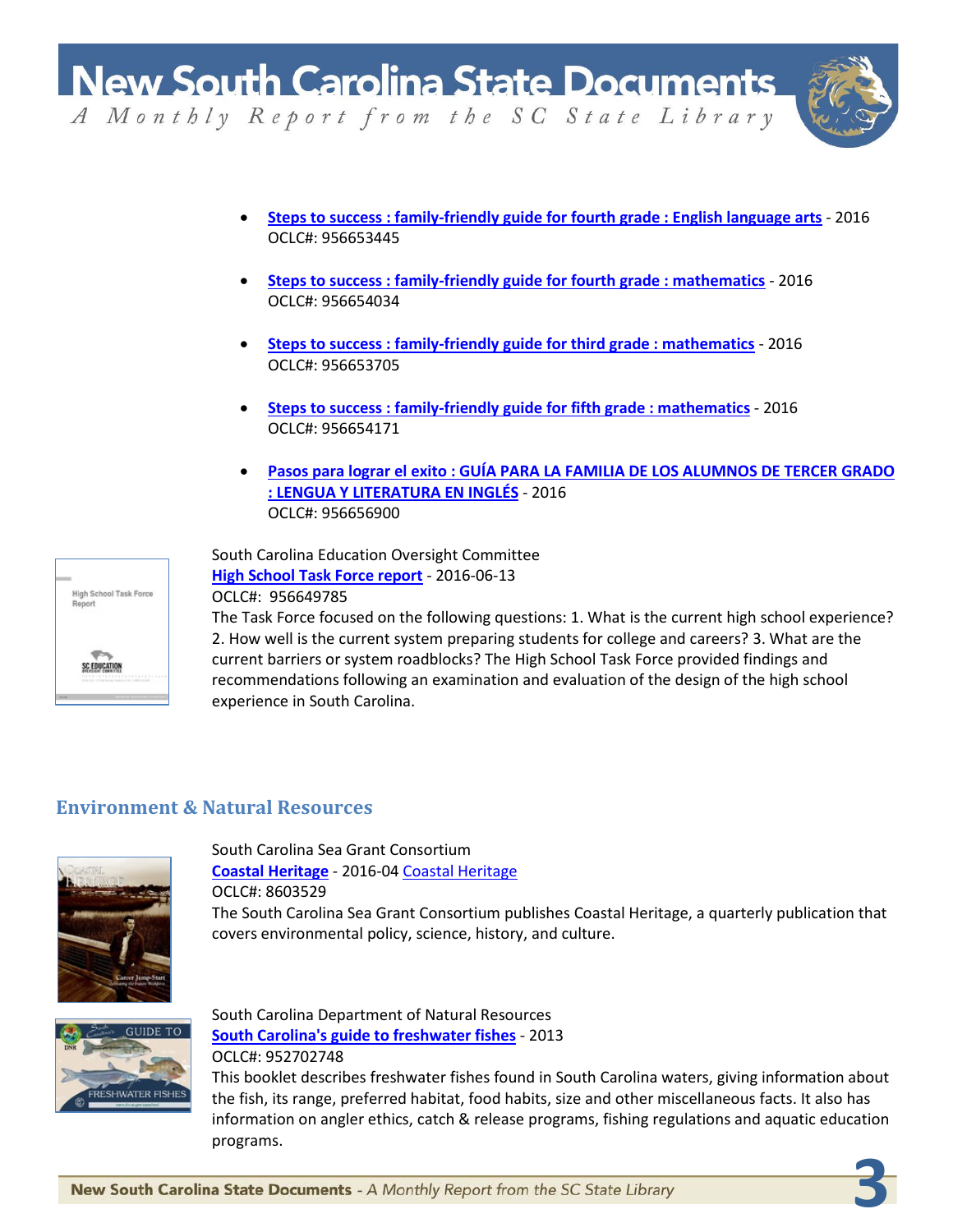A Monthly Report from the SC State Library

**4**

## **Family Assistance**



South Carolina Office of the Lieutenant Governor, Office on Aging **[South Carolina State Plan on Aging 2017-2021](http://dc.statelibrary.sc.gov/handle/10827/21638)** - 2016 OCLC#: 956648668

This document lays out a long-term strategic blueprint that focuses on how the state will modernize its service delivery system, while expanding the service options available for older South Carolinians, adults with disabilities, and their families. It also sets goals for consumer choice, and person centered and self-directed services. It addresses marketing, outreach, and advocacy issues, as well as the development of initiatives geared toward promoting evidence-based, consumer-directed, and community-based long-term services and supports.

# **Health**

| and the state of the lot                                                                                                                                                                                                                                                                                                                                                                                                                                 |         |
|----------------------------------------------------------------------------------------------------------------------------------------------------------------------------------------------------------------------------------------------------------------------------------------------------------------------------------------------------------------------------------------------------------------------------------------------------------|---------|
| ------<br>_____<br><b>CONTRACTOR</b>                                                                                                                                                                                                                                                                                                                                                                                                                     |         |
| <b>STATISTICS</b><br><b>SCALE</b>                                                                                                                                                                                                                                                                                                                                                                                                                        |         |
| NATON' AUD BUILTERS                                                                                                                                                                                                                                                                                                                                                                                                                                      |         |
|                                                                                                                                                                                                                                                                                                                                                                                                                                                          |         |
|                                                                                                                                                                                                                                                                                                                                                                                                                                                          |         |
| and in the position of                                                                                                                                                                                                                                                                                                                                                                                                                                   |         |
| an hour book will sell all over to latest an except an address the role.<br>with a lot stabilizing the at motive is a scalar and direct ad annual is a<br>degrees of the probability and provided stations and section and the positions.<br>as present area fourteen manufacturers and area made<br>and Benedict & Andrew<br><b>SURGICAL MOVIE CALL RESIDENTS</b>                                                                                       |         |
| MATT. The bills extending all books of the tends on actin of discover.<br>anywhere. The children between the party of the form affect state and the direct<br>Market Link and American structure and company and company and the articles                                                                                                                                                                                                                |         |
| sent the total countries on posted of the control on writer of three at<br>analysis to recognize Arrists colours about constraints interesting the<br>was art we are got a su account tour and other and<br>comment on the position.                                                                                                                                                                                                                     |         |
| sense. Any today addition where they recognize such as the country contact of<br>sing an allowed whose stungly adult and at increase structured and<br>as the future in the case and in a state construction and the interest and<br>enting resummance is a distributed of the antennance enterprise states<br>Christmas & controls a products of persons today person with testing on<br>also full than determine an indian constitution of an official | $-0.00$ |
|                                                                                                                                                                                                                                                                                                                                                                                                                                                          |         |

South Carolina Department of Health and Human Services **[Medicaid bulletin, MB# 16-014](http://dc.statelibrary.sc.gov/handle/10827/21627)** - 2016-07-11 [Medicaid bulletins](http://dc.statelibrary.sc.gov/handle/10827/18918) **[Medicaid bulletin, MB# 16-016](http://dc.statelibrary.sc.gov/handle/10827/21628)** - 2016-07-21 OCLC#: 33087350 The South Carolina Department of Health and Human Services publishes Medicaid Bulletins to clarify existing policies or explain new policies of the Medicaid program.



South Carolina Department of Health and Environmental Control **[Successes in South Carolina : S.C. Smoking Prevention and Cessation Program](http://dc.statelibrary.sc.gov/handle/10827/21707)** - 2016-05 OCLC#: 946935325 This monthly update describes different aspects of smoking cessation and prevention programs in South Carolina. It gives statistics and results of the various programs such as investment of



South Carolina Department of Health and Environmental Control **[10 leading causes of death by age group, South Carolina 2010-14 \(number of deaths\)](http://dc.statelibrary.sc.gov/handle/10827/21660)** - 2016-07 OCLC#: 956645559 This chart gives the ten leading causes of death by age group in South Carolina.

cigarette tax funds offered in South Carolina.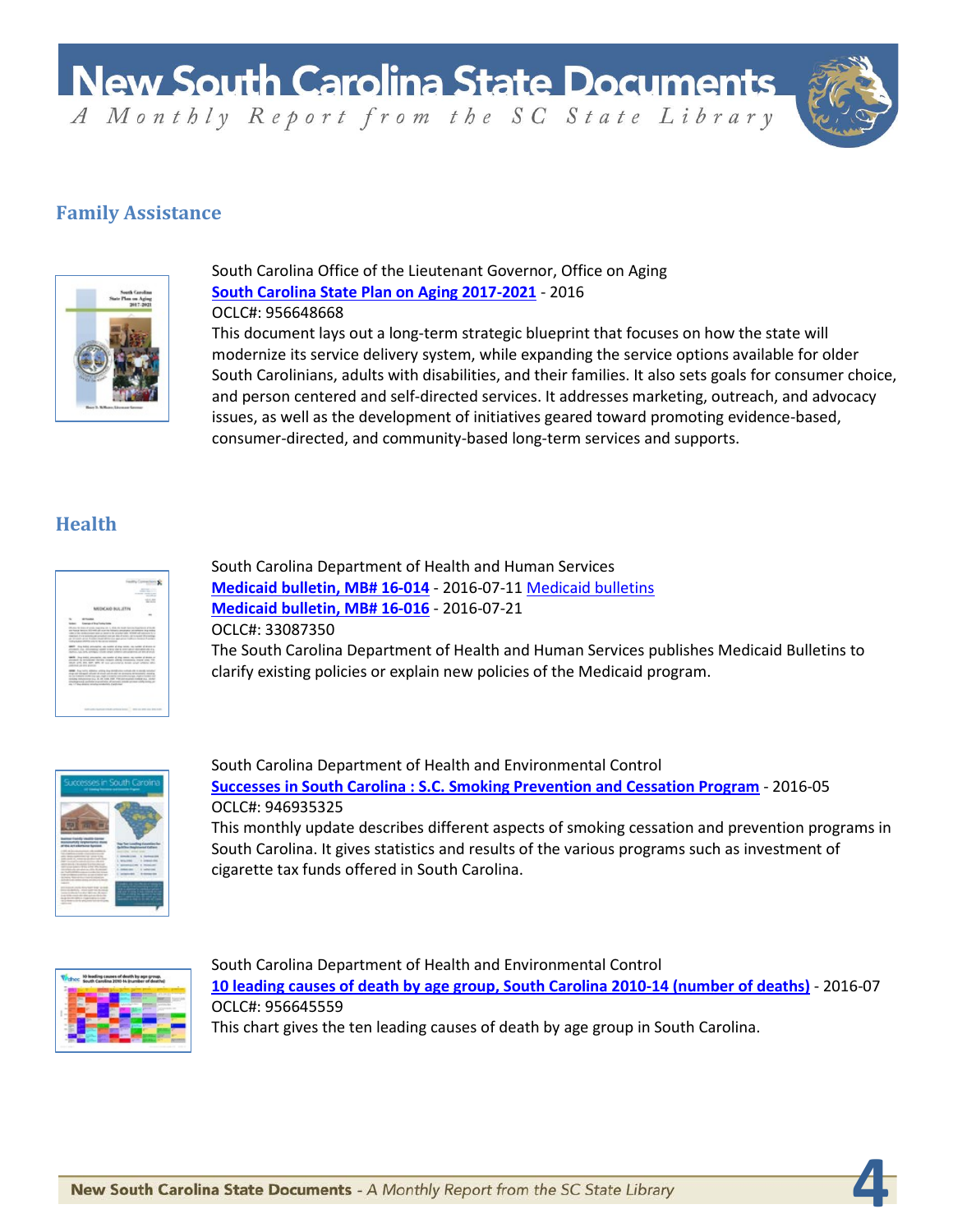A Monthly Report from the SC State Library



**5**

## South Carolina Department of Health and Environmental Control **[Should I choose an IUD?](http://dc.statelibrary.sc.gov/handle/10827/21688)** - 2016-07

OCLC#: 956550404

This brochure discusses the IUD. It covers such topics as: What is an IUD? ; How do hormonal IUDs work? ; Why should I choose an IUD? ; How do non-hormonal IUDs work? ; How is the IUD put in? ; How will the IUD affect my period? ; What other birth control methods can I choose from?

- **[¿Debería escoger un dispositivo intrauterino \(DIU\)?](http://dc.statelibrary.sc.gov/handle/10827/21689)** 2016-07 OCLC#: 956550543
- **[¿Debería escoger un implante?](http://dc.statelibrary.sc.gov/handle/10827/21692)** 2016-07 OCLC#: 956550604
- **[Don't waste food SC](http://dc.statelibrary.sc.gov/handle/10827/21697)** 2016-07 OCLC#: 956551391
- **[How to Increase Milk Supply](http://dc.statelibrary.sc.gov/handle/10827/21702)** 2016-07 OCLC#: 956551420
- **[Plugged ducts](http://dc.statelibrary.sc.gov/handle/10827/21703)** 2016-07 OCLC#: 956551469
- **[Mastitis](http://dc.statelibrary.sc.gov/handle/10827/21704)** 2016-07 OCLC#: 956645123
- **[South Carolina Birth Defects Program](http://dc.statelibrary.sc.gov/handle/10827/21709)** 2016-07 OCLC#: 956645314



South Carolina WIC Program **[Choose MyPlate for pregnant, breastfeeding & postpartum](http://dc.statelibrary.sc.gov/handle/10827/21661)** - 2016-06 OCLC#: 956536703 This brochure discusses food safety during pregnancy, weight gain during pregnancy, ways to control weight during or after pregnancy, daily amounts from the basic food groups during and after pregnancy and extra needs for mother and baby.

• **[Infant nutrition 6-12 months](http://dc.statelibrary.sc.gov/handle/10827/21711)** - 2016-07 OCLC#: 956645555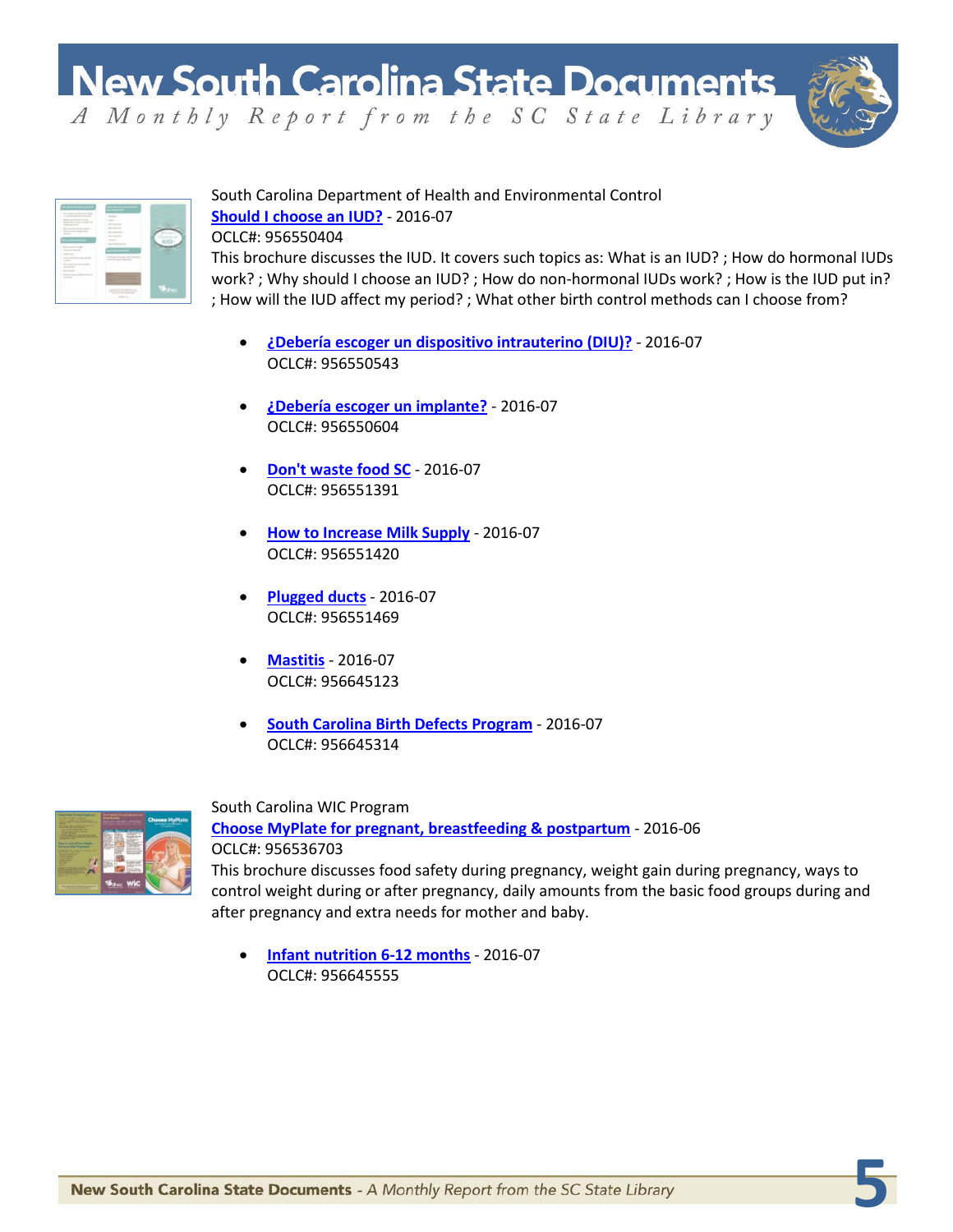**New South Carolina State Documents** A Monthly Report from the SC State Library



**6**

## **Lottery**



South Carolina Education Lottery **[Selling points](http://dc.statelibrary.sc.gov/handle/10827/21623)** - 2016-05 [Selling Points](http://dc.statelibrary.sc.gov/handle/10827/9443) **[Selling points](http://dc.statelibrary.sc.gov/handle/10827/9443)** - 2016-06 OCLC#: 48584152 The South Carolina Education Lottery publishes a monthly newsletter for lottery retailers with information about new and ending games, success stories, profiles of game winners, events, and calendars.

### **Taxation & Finance**

|                 | many on condition particulars.<br><b><i>SANAH DEN TARASSER</i></b><br>have been disc, intended build develop \$40.00<br>the fact that the same book the start that                                                                                                                                                                                                                                |
|-----------------|---------------------------------------------------------------------------------------------------------------------------------------------------------------------------------------------------------------------------------------------------------------------------------------------------------------------------------------------------------------------------------------------------|
|                 | <b>Barnett Mark College and</b>                                                                                                                                                                                                                                                                                                                                                                   |
| <b>SCANNER</b>  | and it company language                                                                                                                                                                                                                                                                                                                                                                           |
|                 | the Common                                                                                                                                                                                                                                                                                                                                                                                        |
| <b>MANUFACT</b> | 27 Schwarzschulen, March 1111                                                                                                                                                                                                                                                                                                                                                                     |
| n ma<br>Y.      | ANTIMONETY. In C. Gas a day frame that the best of<br>12 Bornstein Princettes Alan A                                                                                                                                                                                                                                                                                                              |
|                 | de followation/select a continue become tensories describition<br>to manager a street school provided a constraint with the<br>ter exclusive to themself in advanced the re-                                                                                                                                                                                                                      |
| presidents.     | A stage of an operator complete the flaggerous long HAT decays has \$30.6 a.m.<br>a strate. This is start and the searchers in determined also allows see advance.<br>as many two as then percents printed to be her chief develops. It does not<br>Middle the other cars have, manifestate, or wear decrease than on any results to<br>ables added it built all to obtain a children by mainting |
|                 | "Business the battering and a continues and on the completes of singers and<br>partners authorities such an Texas of faxada of our 40 for<br>looks in all cars against the acceptance of any days are in contained from<br>costs. If you that at an on a stational attack overar Austi To your is the<br>Pack road College Chapter & ROUAN III II                                                 |
|                 |                                                                                                                                                                                                                                                                                                                                                                                                   |

South Carolina Department of Revenue **[SC INFORMATION LETTER #16-8](http://dc.statelibrary.sc.gov/handle/10827/21629)** - 2016-07-07 [Advisory Opinions](http://dc.statelibrary.sc.gov/handle/10827/15085) OCLC#: 85844573 The South Carolina Department of Revenue issues advisory opinions to provide guidance concerning the application of laws administered by the Department.

|                        | a code internet<br><b>SERVE SAINT OF REGIMER</b><br>America State Arcora 2010                                                                                                                                                                                                                                                                                                                                                                                                                                                                                                                                                                                                       |
|------------------------|-------------------------------------------------------------------------------------------------------------------------------------------------------------------------------------------------------------------------------------------------------------------------------------------------------------------------------------------------------------------------------------------------------------------------------------------------------------------------------------------------------------------------------------------------------------------------------------------------------------------------------------------------------------------------------------|
|                        | 10 to 100 hours between the c                                                                                                                                                                                                                                                                                                                                                                                                                                                                                                                                                                                                                                                       |
|                        | <b>REALTH CETTERAL</b>                                                                                                                                                                                                                                                                                                                                                                                                                                                                                                                                                                                                                                                              |
| ----                   | an of It Amount Cancer                                                                                                                                                                                                                                                                                                                                                                                                                                                                                                                                                                                                                                                              |
| <b>SATE</b>            | Sections."                                                                                                                                                                                                                                                                                                                                                                                                                                                                                                                                                                                                                                                                          |
|                        | <b>SURGEREY IT SESSENTIAL RULL </b>                                                                                                                                                                                                                                                                                                                                                                                                                                                                                                                                                                                                                                                 |
|                        | ANTIMONY - In C. Goog Alan Engine City 240 Street<br>12 Brookly Houston Alat 1                                                                                                                                                                                                                                                                                                                                                                                                                                                                                                                                                                                                      |
| <b>TIME</b>            | de fabricacion l'arte à cretitare internate mondre de cabille-<br>in statement as more to the country would be computed with the<br>tel: Managed 5, St Redmart, In Milledge 1, Inc. let<br>- materials and                                                                                                                                                                                                                                                                                                                                                                                                                                                                          |
| property of positions. | A strain of all core continues to put to the Department from 1997 decept from 2014 at<br>with The case and in expense in the same at a discuss above.<br>in the case of the second, and that's factor that there is the 1 day of<br>Middle the other cars bars, manifestate or were decrease from an air.<br>all forms addition in the first of the reflection and other for mount<br>Manufacture the days released of a selection and out the convenience of antigency, the<br>patients activation salesm. Some of invasts of our 40 to<br>looks that you along in Calvas he is an exchanged transition of the<br>than \$1,000 at all a wide a series and contact have been a che- |
|                        | Designated Chief Charles at 101-846-11-12<br>A new other connect shalled                                                                                                                                                                                                                                                                                                                                                                                                                                                                                                                                                                                                            |
|                        |                                                                                                                                                                                                                                                                                                                                                                                                                                                                                                                                                                                                                                                                                     |

South Carolina Department of Revenue **[SC Revenue Ruling #16-5](http://dc.statelibrary.sc.gov/handle/10827/21631)** - 2016-07-06 [Advisory Opinions](http://dc.statelibrary.sc.gov/handle/10827/15085) **[SC Revenue Ruling #16-6](http://dc.statelibrary.sc.gov/handle/10827/21629)** - 2016-07-06 **[SC Revenue Ruling #16-7](http://dc.statelibrary.sc.gov/handle/10827/21633)** - 2016-07-07 OCLC#: 85852641 The South Carolina Department of Revenue issues advisory opinions to provide guidance concerning the application of laws administered by the Department.